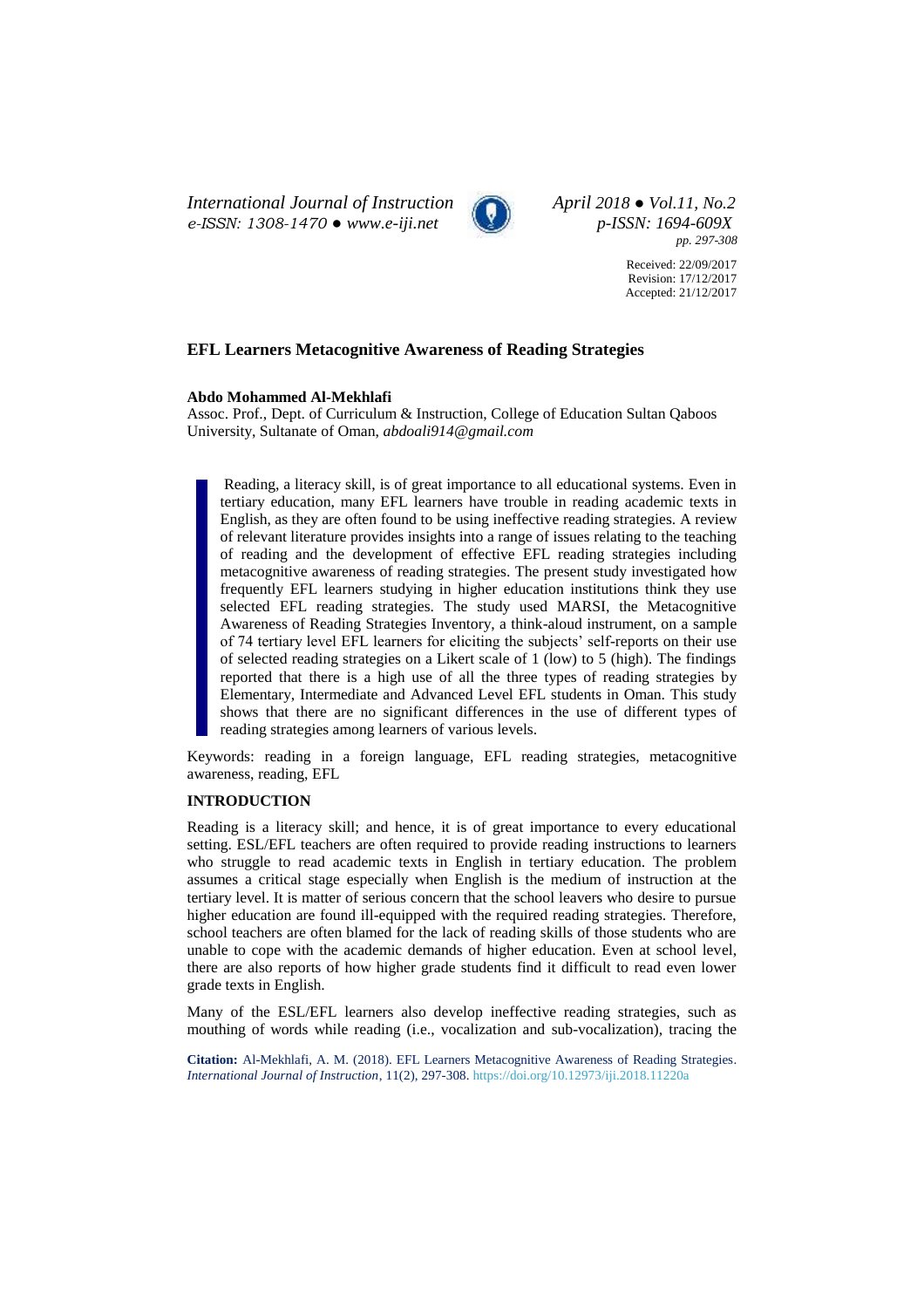words letter by letter by moving the fingers over the text (i.e., finger pointing), moving the eyes (and the head) from left to right while reading in English, getting stuck with and unable to move beyond new/unfamiliar vocabulary, and reading aloud instead of reading silently to increase reading speed and improve comprehension. Such problems in reading efficiency are often identified when learners have to go through a general foundation programme in higher education institutions in the Sultanate of Oman.

#### **Purpose of the Study**

The present study aims to investigate how frequently Omani EFL tertiary level students think they use selected EFL reading strategies and to report the findings of the survey research conducted with students of the general foundation programme in English at a higher education institution in the Sultanate of Oman.

#### **Study Questions**

The present study aims to find answers to the following research questions:

- 1. What are the most frequently used reading strategies of Omani EFL learners?
- 2. Are there significant differences in EFL learners' use of selected reading strategies in terms of the learners' gender?
- 3. Are there any significant differences in EFL learners' use of selected reading strategies in terms of learners' English proficiency level?

# **Review of Literature**

The review of literature provides a critical analysis of views on reading and reading strategies derived from theoretical and empirical literature/works on a range of topics and issues including reading as a set of skills and reading strategies, the development of metacognitive awareness in the individual reader, and approaches to the teaching of reading and reading strategies.

Second and foreign language reading research points to two different views of second/foreign language reading: *reader-based* and *text-based*. Several research questions have arisen in a number of reading studies within the context of each of these views. The *reader-based* view raises questions relating to the role of reader schemata in reading comprehension, the effectiveness of other reading strategies and their teachability, similarities and differences between first and second language reading processes, the transferability of L1 reading skills and strategies to L2 and foreign language reading, and the impact of readers' control of language on their reading proficiency. Questions raised by the *text-based* view relate to issues such as the importance and role of text type in reading comprehension, the relative role of vocabulary as a determining factor in reading comprehension, the relative importance for the reader to control syntax or semantics, the relation between cohesion and coherence, and comprehension, and so on (Barnett, 1989, pp.38-39).

Research shows that literate adolescent and adult foreign and second language learners' minds are not *tabula rasa*; these learners "bring to their reading a certain level of cognitive skill development, more or less well-formed schemata about the world and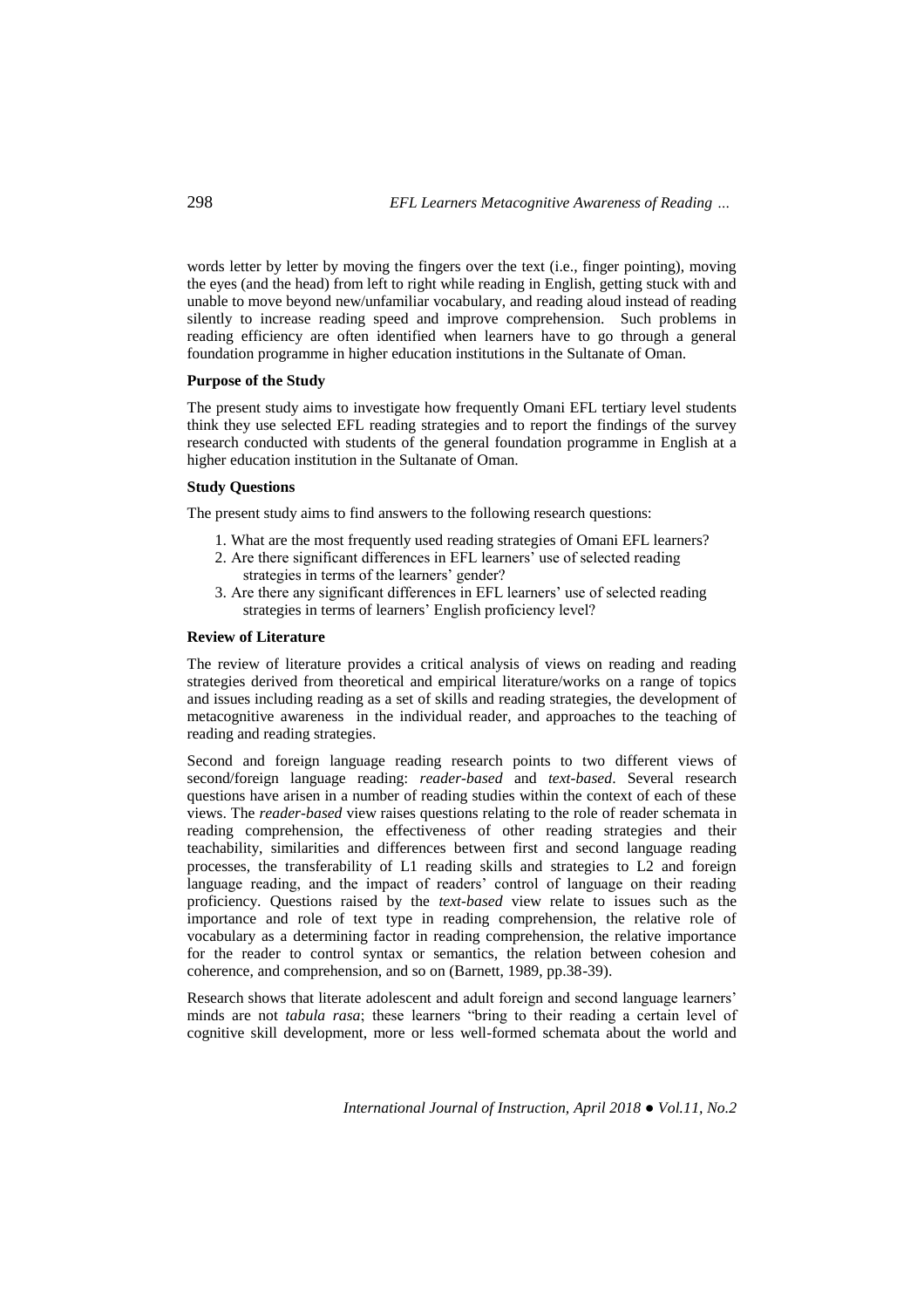about text structure, and some first language reading skill" (*ibid.*, p.66). Since these learners already have useful skills as first language readers, it is assumed that these learners can and will improve their reading comprehension in second or foreign language by using appropriate strategies acquired as first language readers. In most of the reading studies, "the term *strategy* refers to the mental operations involved when readers purposefully approach a text to make sense of what they read. These may be either conscious techniques controlled by the reader or unconscious processes applied automatically. Both good (successful) and poor (unsuccessful) strategies exist, yet the term *strategy* as used in pedagogical materials often implies those which are successful" (*op cit.*)

Reading strategies are in fact problem-solving strategies employed by readers to cope with reading texts. There is lack of consensus in reading research literature about exactly what constitutes reading strategies. Nevertheless, complete catalogues of types of second/foreign language reading strategies have been proposed by some researchers based on their experimental studies (Hosenfeld, 1977, 1979, 1984; Block, 1986; Sarig, 1987). A number of effective reading strategies are listed in the *Interviewer Guide for Reading Strategies* offered by Hosenfeld et al. (1981). This list of observed reading strategies is often recommended for developing learners' reading strategies and for encouraging them to use effective strategies.

Based on an analysis of think-aloud protocols of university-level students (six ESL and three native-English-speaking), Block (1986) categorizes their reading strategies as *general* (i.e., comprehension-gathering and comprehension-monitoring) and *local* (i.e., attempts to understand specific linguistic units). Drawing insights from research on writing, Block also defines two different modes in readers' strategies, viz. *extensive* (readers focusing on understanding the writer's ideas) and *reflexive* (readers relating ideas in the text to themselves, affectively and personally).

Holding the view that the second language reading process is the interlingual transfer of reading skills from the readers' native language and based on the foreign language learners' think-aloud data, Sarig (1987) classifies their reading strategies (or moves) into four types (including both comprehension promoting and deterring moves), as follows:

1. Technical-aid moves generally useful for decoding at a local level: skimming, scanning, skipping, writing key elements in the text, marking parts of text for different purposes, summarizing paragraphs in the margin, and using glossary.

2. Clarification and simplification moves showing reader's intention to clarify and/or simplify text utterances: substitutions, paraphrases, circumlocutions, and synonyms. 3. Coherence-detecting moves demonstrating the reader's intention to produce coherence from the text: effective use of content and formal schemata to predict forthcoming text; identification of people in the text and their views or actions; cumulative decoding of text meaning; relying on summaries given in the text; and identification of text focus.

4. Monitoring moves displaying active monitoring of text processing, whether metacognitively conscious or not: conscious change of planning and carrying out the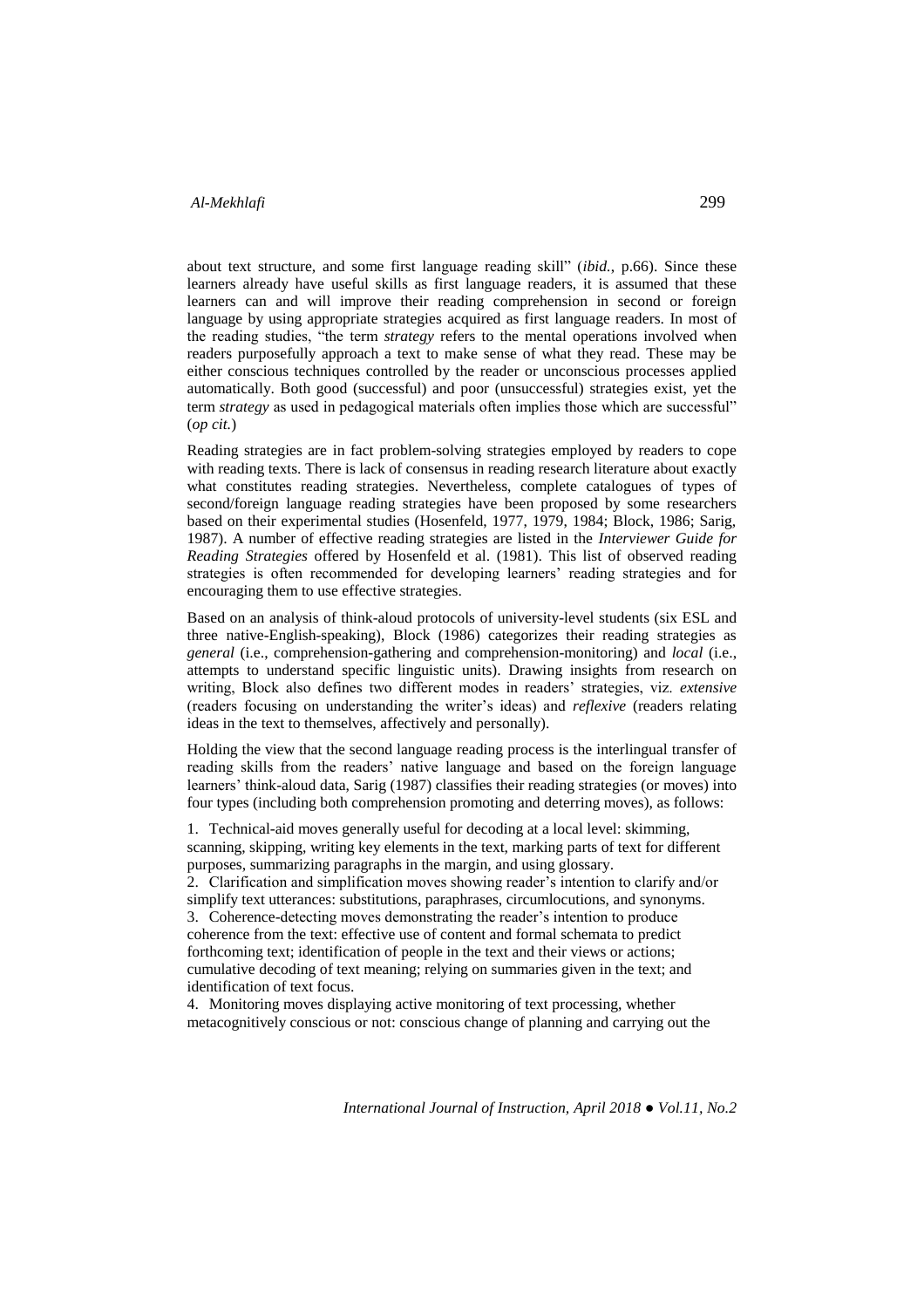tasks; deserting a hopeless utterance (e.g., "I don't understand that, so I'll read on"); flexibility of reading rate; correction of mistakes; and ongoing self-evaluation.

Sarig's categorization is seen as the first significant attempt to group learners' reading strategies into types (Dubin, 1987). It should, however, be noted that strategies are frequently used in combination with each other (Kern, 1988). Similar inventories of strategies have been proposed by other researchers  $-$  e.g., for first language reading (Olshavsky, 1977-78) *and* for second language reading (Groebel, 1981; Knight, Padron & Waxman, 1985; Padron & Waxman, 1988; Kern, 1988).

Researchers have also examined different aspects of strategy use in second and foreign language reading, such as the following (Bennett, 1989, p.70)):

- 1. Descriptions of strategies naturally used by second or foreign language readers;
- 2. The transfer of first language strategies to second or foreign language reading;
- 3. The actual effectiveness of strategies generally deemed "successful";
- 4. Learners' thoughts about what they do when they read (their metacognitive perception);
- 5. The relationship between readers' metacognition and their comprehension and actual strategy use; and
- 6. The usefulness of training students to use productive strategies.

Much of this research has used mentalistic data, i.e. information obtained from learners' verbalizing or analysis of their thought processes as they perform various tasks assigned. These are often different from the strategies their teachers assume they are using (Hosenfeld, 1977a). From her original study on reading from data reported by forty adolescent foreign language students, Hosenfeld (1977b) constructed reading maps providing graphic, visual portrayals of individual students' reading strategies and found distinct differences between the strategies used by successful and unsuccessful readers. For example,<br>Successful readers...

- Kept the meaning of the passage in mind while reading;
- 
- Skipped words they saw as unimportant to total phrase meaning; and
- Had a positive self-concept as readers.

#### *Successful readers . . . Unsuccessful readers . . .*

- Lost the meaning of sentences as soon as they decoded them;
- Read (translated) in broad phrases; Read (translated) in short phrases;
	- Seldom skipped any words as
	- unimportant but rather viewed them all as "equal"; and
	- Had a negative self-concept as readers.

A multitude of reading-related variables involving characteristics of the reader, task and context have been mentioned and discussed (Oxford, 1989; Mokhtary&Shorey, 2008). While some cognitive aspects of reading may be defined as universal, reading is different in different languages and for readers with different language backgrounds. It is also multi-componential and multi-layered (Koda, 2007).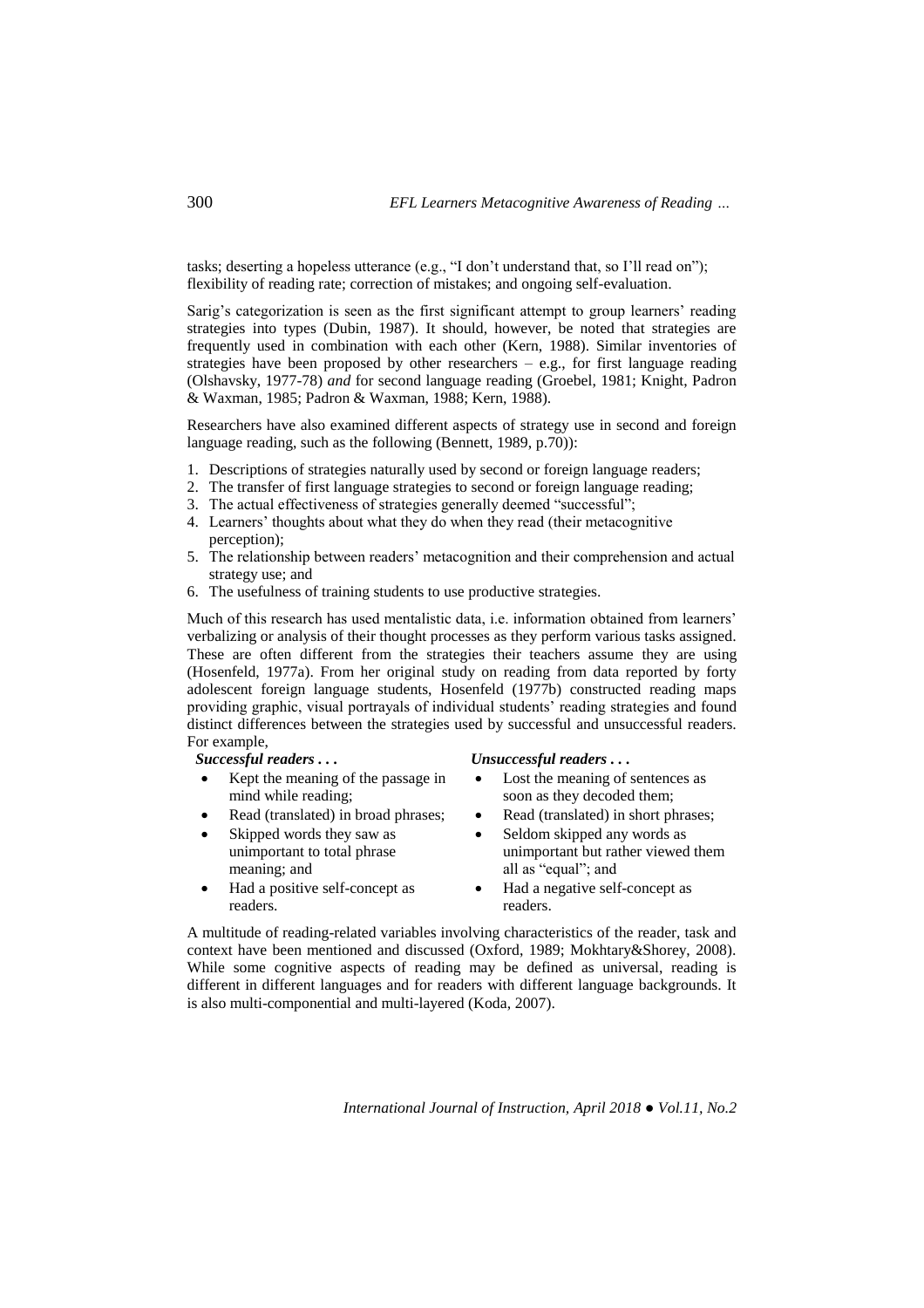'Skill' is distinguished from 'strategy' (Afflerbach et al., 2008). Reading skills are "automatic actions that result in the decoding and comprehending of texts with speed, efficiency and fluency, usually without the reader's awareness of the components or controls involved", whereas reading strategies are "deliberate, goal-directed attempts to control and modify the reader's efforts to decode texts, understand words and construct meaning out of texts" (p.15).The differences between strategies and skills have been summarized by Manoli and Papadopoulou (2012, p.819) as shown below:

| <b>Strategies</b>     | <b>Skills</b>     |
|-----------------------|-------------------|
| Deliberate            | Automatic         |
| Conscious             | Unconscious       |
| Mindful/Effortful     | <b>Effortless</b> |
| Goal/problem-oriented | Goal/problem-free |
| Reader-oriented       | Text-oriented     |
|                       |                   |

It is contended that with enough practice, a consciously deployed reading strategy can become an automatically employed reading skill. This supports a rationale for the focus on metacognitive awareness of reading processes, but raises questions like, "when a strategy becomes a skill, does it become unconscious and therefore un-reportable?" and "would skilled readers conceivably not report using strategies which they had already mastered to automatic, unconscious skill level?" (Erler, 2009).

## **METHOD**

# **Sample**

The present study was conducted on 74 students in a public college of technology in Nizwa, in the interior part of the Sultanate of Oman. These students, who had completed grade 12 of secondary education, had been grouped into three levels based on a placement test in English administered to them on enrolment to the higher education institution.

#### **Study Instrument**

The data was collected by a questionnaire developed by MARSI. The questionnaire was checked for validity and reliably before administering it.

MARSI/SORS were used as data collecting instruments. MARSI, the 'Metacognitive Awareness of Reading Strategies Inventory', elicits self-reports from readers on how frequently they think they use selected reading strategies, and has been used with college/university students. SORS, a 'Survey of Reading Strategies', taps self-reported reading strategies of adult readers of academic texts in English. The difference between MARSI and SORS is the inclusion of translation-related strategies in the latter. Both instruments use a Likert scale of 1 (low) to 5 (high) for reporting the use of each itemized strategy by the respondents. The results obtained purportedly measure the levels of metacognitive awareness of processes involved in reading. This is a thinkaloud research procedure for detecting actual strategy use.

The assumption behind eliciting strategies from students is that if teachers know what good strategies learners use, and in the case of MARSI and SORS do *not* report using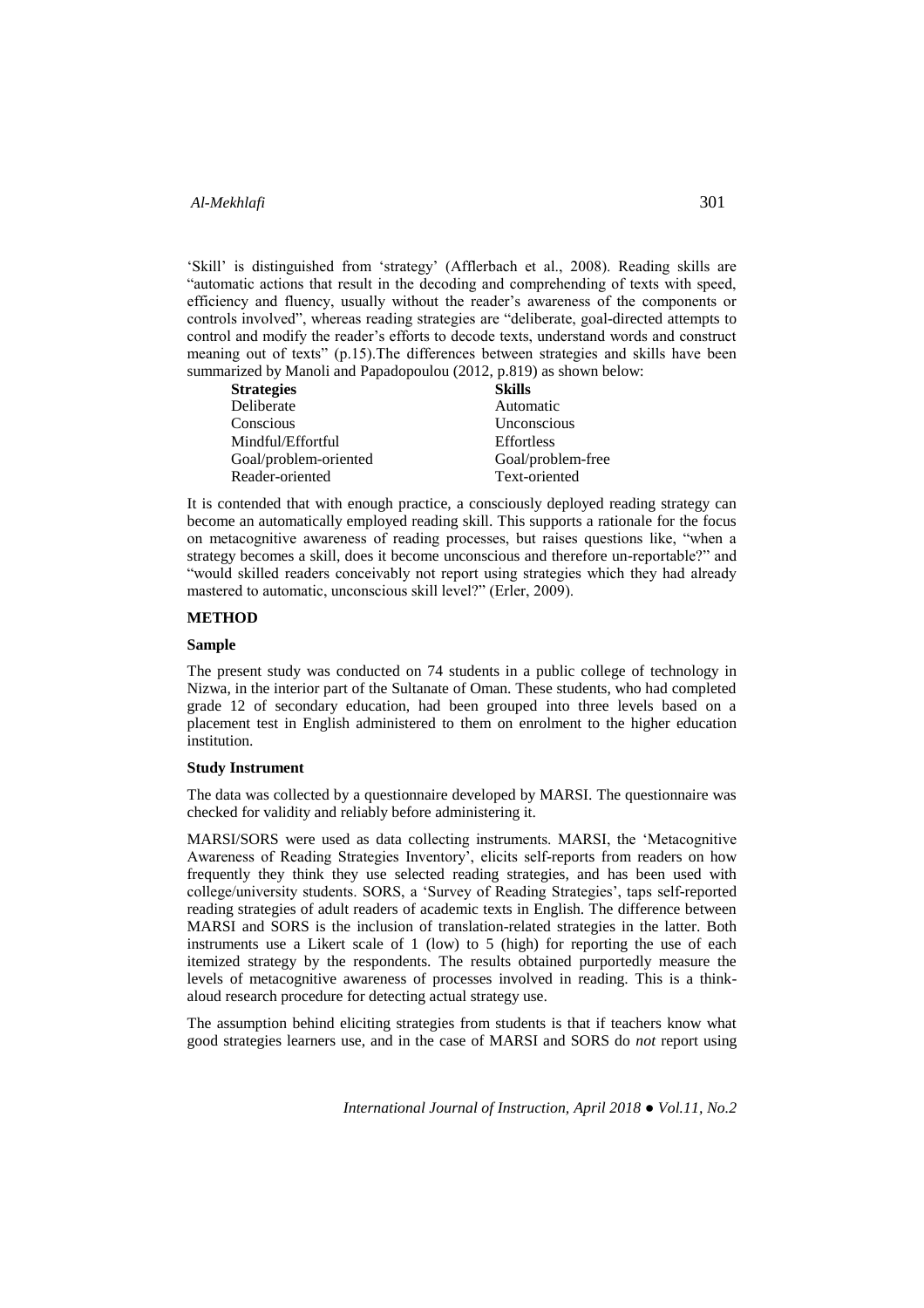frequently, then those strategies can be taught or practised to improve students' reading proficiency (Oxford, 1989). The MARSI and SORS lists of reading strategies stem from Pressley and Afflerbach's (1995) taxonomy of L1 reading strategies, with some reference to Oxford's SILL (1990).

The MARSI/SORS lists are divided into three sub-categories: "global", "problemsolving" and "support". Each of these categories comprises strategies that have been classed differently by other authors and include both cognitive and metacognitive strategies. The findings will provide a framework towards developing "interactionistconstructivist" readers independent of individual differences and differences in contexts.

#### **FINDINGS AND DISCUSSION**

#### **Learners Awareness of Reading Metacognitive strategies use by Dimensions**

To answer the first question regarding the most frequently used reading strategies of Omani EFL learners, Means and Standard Deviation were calculated. The following Table 1 presents the Means and Standard deviation of the reading strategies according to Dimensions.

Table 1

Reading Strategies According to Dimensions

| <b>Type of Reading Strategies</b> | Overall Mean | Std. Deviation (SD) |
|-----------------------------------|--------------|---------------------|
| Global reading strategies         | 3.3146       | 5.29360             |
| Problem-solving strategies        | 3.3630       | 4.95021             |
| Support reading strategies        | 3.4815       | 5.01266             |

Table 1 shows the high use of various types of reading strategies which obtain very high Means where the *support reading strategies* receive the highest overall mean (3.4815) followed by problem- solving strategies (3.3630) and global reading strategies (3.3146).

#### **Learners' Awareness of Reading Metacognitive strategies use by items within dimensions**

To answer the first question regarding the most frequently used reading strategies of Omani EFL learners, Means and Standard Deviation were calculated. The following Table 2 presents the Means and Standard deviation of the reading strategies according to Dimensions.

| `able |  |
|-------|--|
|-------|--|

|                   | Reading Strategies According to Categories                                        |        |         |
|-------------------|-----------------------------------------------------------------------------------|--------|---------|
| Category          | <b>Reading Strategies</b>                                                         | Mean   | SD      |
| Global            | 1. I have a purpose in mind when I read.                                          | 3.6081 | .97668  |
| Reading           | 3. I think about what I know to help me understand what I read.                   | 3.5753 | 1.09186 |
| <b>Strategies</b> | 4. I preview the text to see what it's about before reading it.                   | 3.3649 | 1.04126 |
|                   | 7. I think about whether the content of the text fits my reading purpose.         | 2.9437 | 1.09397 |
|                   | 10. I skim the text first by noting characteristics like length and organization. | 3.1111 | 1.13281 |
|                   | 14. I decide what to read closely and what to ignore.                             | 3.3662 | 1.01755 |
|                   | 17. I use tables, figures, and pictures in the text to increase my understanding. | 3.3784 | 1.09423 |
|                   | 19.I use context clues to help me better understand what I'm reading.             | 3.3243 | 1.09929 |

22.I use typographical aids like boldface and italics to identify key 3.3243 1.14806

Reading Strategies According to Categories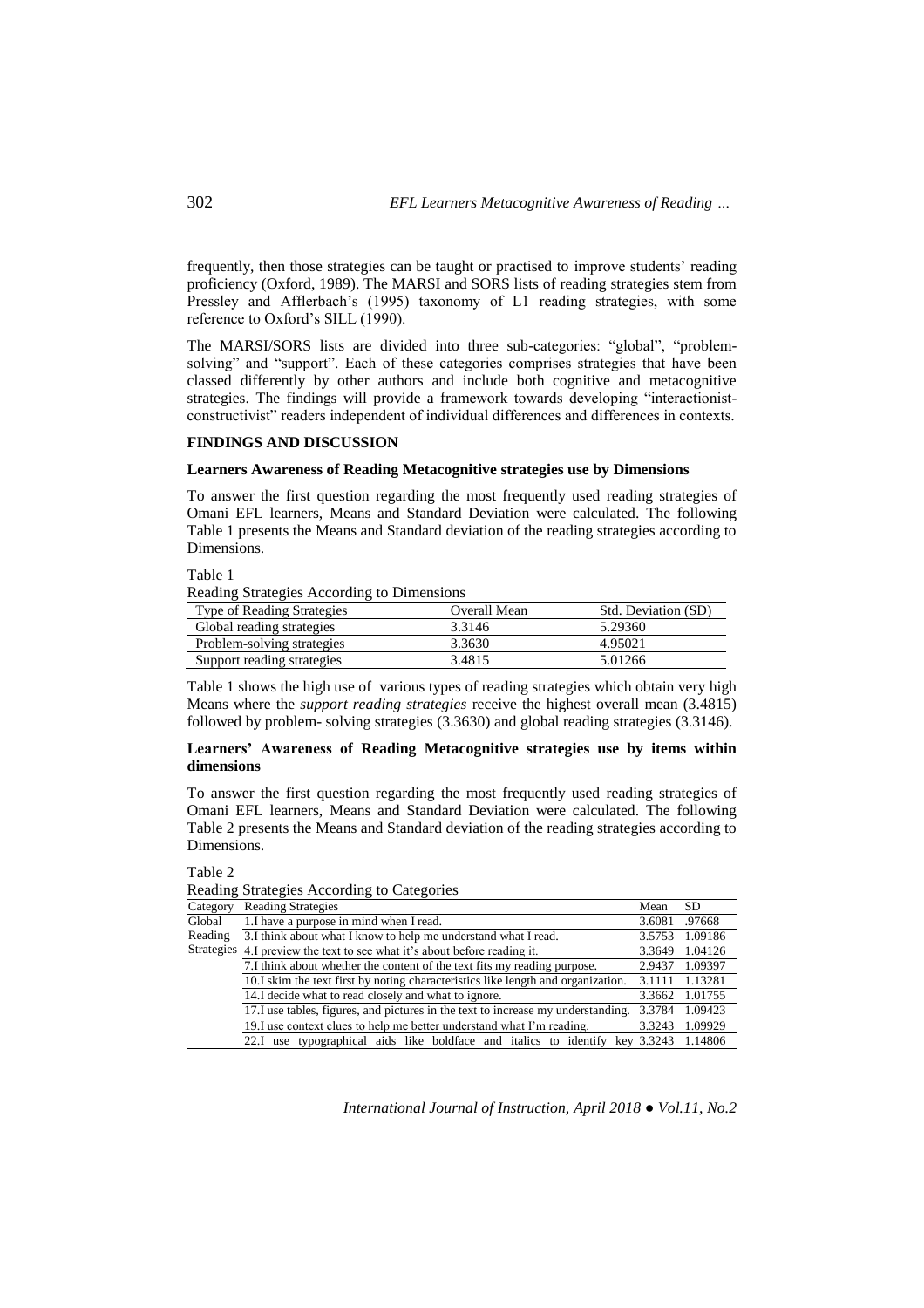| Category          | <b>Reading Strategies</b>                                                             | Mean   | <b>SD</b>      |
|-------------------|---------------------------------------------------------------------------------------|--------|----------------|
|                   | information.                                                                          |        |                |
|                   | 23.I critically analyze and evaluate the information presented in the text.           | 2.8108 | 1.00240        |
|                   | 25.I check my understanding when I come across conflicting information.               | 3.4459 | 1.02224        |
|                   | 26.I try to guess what the material is about when I read.                             | 3.5541 | .93840         |
|                   | 29.I check to see whether my guesses about the text are right or wrong.               | 3.1081 | 1.06716        |
|                   | Total                                                                                 | 3.3146 | 5.29360        |
| Problem-          | 8.I read slowly but carefully to be sure I understand what I'm reading.               | 3.7432 | 1.30395        |
| Solving           | 11. I try to get back on track when I lose concentration.                             | 3.1507 | 1.17463        |
| <b>Strategies</b> | 13.I adjust my reading speed according to what I'm reading.                           | 3.3919 | 1.04446        |
|                   | 16. When the text becomes difficult, I pay closer attention to what I'm 3.0676        |        | 1.10207        |
|                   | reading.                                                                              |        |                |
|                   | 18.I stop from time to time and think about what I'm reading.                         | 3.2162 | 1.18519        |
|                   | 21.I try to picture or visualize information to help me remember what I read.         | 3.3649 | 1.09262        |
|                   | 27. When the text becomes difficult, I re-read to increase my understanding.          | 3.3514 | 1.23235        |
|                   | 30. I try to guess the meaning of unknown words or phrases.                           | 3.5811 | 1.17049        |
|                   | Total                                                                                 | 3.3630 | 4.95021        |
| Support           | 2. I take notes while reading to help me understand what I read.                      | 3.5000 | 1.01022        |
| Reading           | 5. When the text becomes difficult, I read aloud to help me understand what I 3.4189  |        | 1.05994        |
| Strategies read.  |                                                                                       |        |                |
|                   | 6. I summarize what I read to reflect on important information in the text.           | 3.4730 | 1.24111        |
|                   | 9. I discuss what I read with others to check my understanding.                       | 3.3973 | 1.10227        |
|                   | 12. I underline or circle information in the text to help me remember it.             | 3.7432 | 1.26123        |
|                   | 15. I use reference material, such as a dictionary, to help me understand what 3.9041 |        | 1.23788        |
|                   | I read.                                                                               |        |                |
|                   | 20. I paraphrase (restate ideas in my own words) to understand better what I 3.3243   |        | 1.19483        |
|                   | read.                                                                                 |        |                |
|                   | 24. I go back and forth in the text to find relationships among ideas in it.          | 3.3514 | 1.02613        |
|                   | 28. I make up questions for myself before I read which I think or hope the 3.2297     |        | 1.15328        |
|                   | text will answer.                                                                     |        |                |
|                   | Total                                                                                 |        | 3.4815 5.01266 |

With regard to the items in each category, Table 2 shows the differences in the degree of reading strategy use within each of the three categories. In the *global reading strategies* category, the means of the reading strategy use ranged between 2.8 and 3.6. This illustrates that the strategies *learners mostly use* are *items 1*('I have a purpose in mind when I read'  $-$  3.61),  $3$  ('I think about what I know to help me understand what I read'  $-$ 3.58), and  $26$  ( $\overline{1}$  try to guess what the material is about when I read'  $-$  3.56). This finding confirms that of Zhang (2001), namely that high EFL scorers anticipate text content. The *least frequently used* strategies are *items 7* ('I think about whether the content of the text fits my reading purpose'– 2.94), and *23* ('I critically analyse and evaluate the information presented in the text'– 2.81).

With regard to reading strategies in the *problem-solving strategies* category, the means of the items ranged between 3.74 and 3.11, even the lowest being above 3.1.The two items with *the highest means* are *8* ('I read slowly but carefully to be sure I understand what I'm reading  $-3.74$ ), and 30 ('I try to guess the meaning of unknown words or phrases'– 3.58). Monitoring comprehension and guessing meaning from context are again strategies employed by high EFL scorers in Zhang's (2001) study. A study by Ozek and Civelek (2006) also reported advanced learners (i.e.,  $4<sup>th</sup>$  year as against  $1<sup>st</sup>$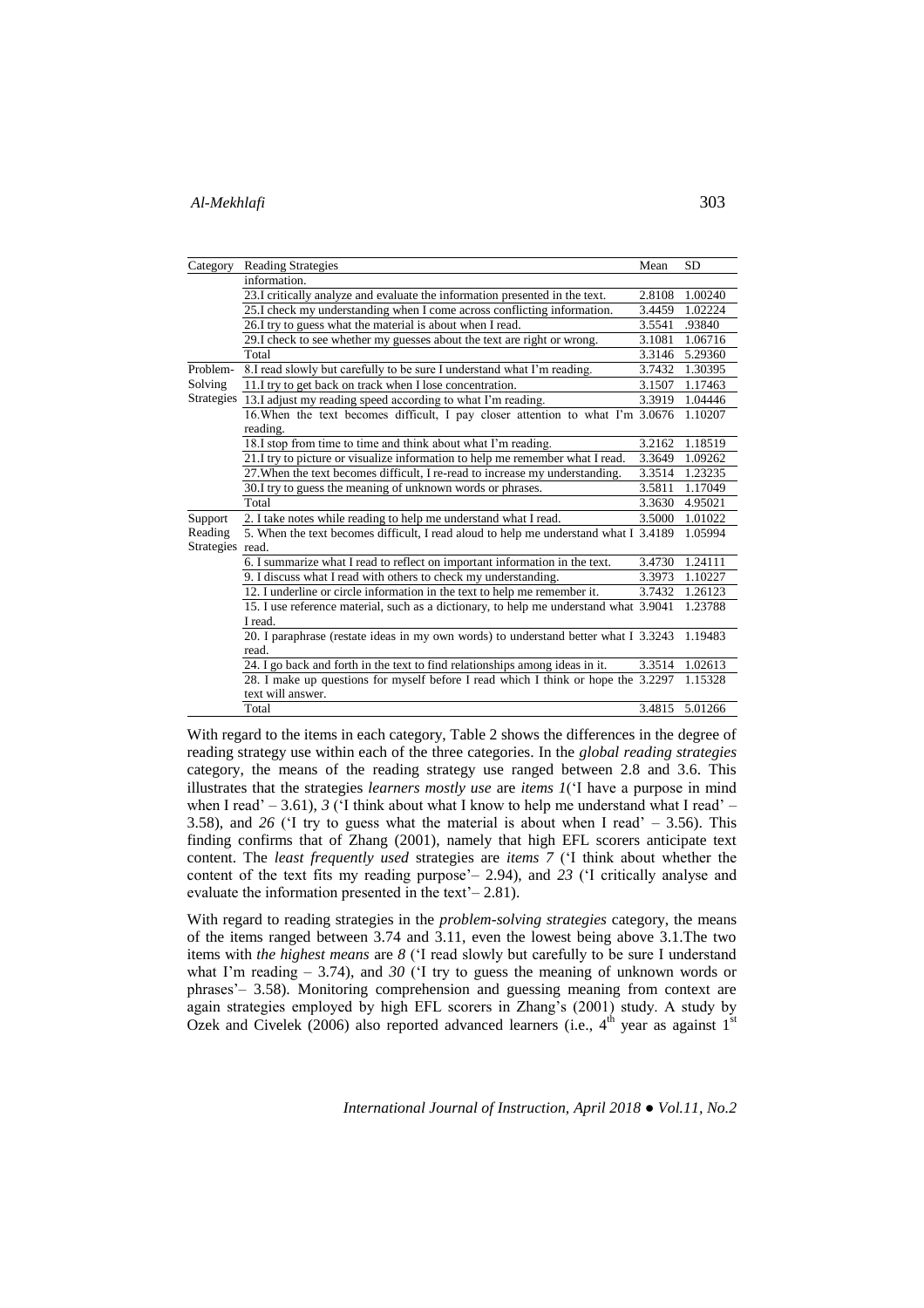year students) not using the dictionary for every unknown word but guessing meaning from context. The *lowest means* were received by items *11* ('I try to get back on track when I lose concentration  $-3.15$ ), and  $27$  (When the text becomes difficult, I pay closer attention to what I'm reading'– 3.07).

As for the items in the third category, i.e. *Support reading strategies*, the means ranged between 3.22 and 3.90, even the lowest being above 3.2. The highest ranked items were *15*('I use reference material, such as a dictionary, to help me understand what I read'– 3.90), and *12* ("I underline or circle information in the text to help me remember it'– 3.74). The findings of this study are found to be in congruent with other studies in that generally there is moderate to high level of reading strategy use by language learners (Martinez, 2008).

## **Comparing the learners' awareness of reading strategy use according to their gender**

To answer the second question regarding the significant differences of learners' awareness of the reading strategy use according to gender, an independent sample T-test was employed. The following table presents the differences between males and females.

| <b>Type of Strategies</b> | Gender | - 7<br>Mean | SD     |       | $Sig. (2-tailed)$ |
|---------------------------|--------|-------------|--------|-------|-------------------|
| Problem-Solving           | Male   | 3.23        | .64498 | 3.153 | .002              |
| <b>Strategies</b>         | Female | 3.71        | .42267 |       |                   |
| <b>Support Reading</b>    | Male   | 3.44        | .59143 | 1.731 | .008              |
| <b>Strategies</b>         | Female | 3.69        | .33932 |       |                   |
| Global Reading            | Male   | 3.28        | .43447 | .911  | .366              |
| <b>Strategies</b>         | Female | 3.39        | .35471 |       |                   |
| Total                     | Male   | 3.31        | .46931 | 2.313 | .024              |
|                           | Female | 3.56        | .22678 |       |                   |

Independent samples test according to respondents' gender

The data in Table 3 shows that, overall, there are significant differences between males and females in respect of reading strategy use *in favour of females* at the 0.05 level of significance with the means of 3.56 and 3.31 for females and males respectively and significance level  $(P = .024)$ . With regard to the different types of strategies, there are significant differences between males and females in their use of *both problem-solving strategies and support reading strategies in favor of females* with the means for females and males being 3.69 and 3.44 respectively for the former, and 3.71 and 3.23 respectively for the latter, the significance level in both categories being P=.002 and P= .008 respectively. There are, however, no significant differences between females and males in their use of global reading strategies, both revealing high use of this type of strategies by both females and males with the means of 3.39 and 3.28 respectively. In a study by Ozek and Civelek (2006), too, female students were found to be better than males in the use of certain strategies in the post-reading phase (e.g., re-reading the text to remedy comprehension failures and classifying words according to their meaning).

*International Journal of Instruction, April 2018 ● Vol.11, No.2*

Table 3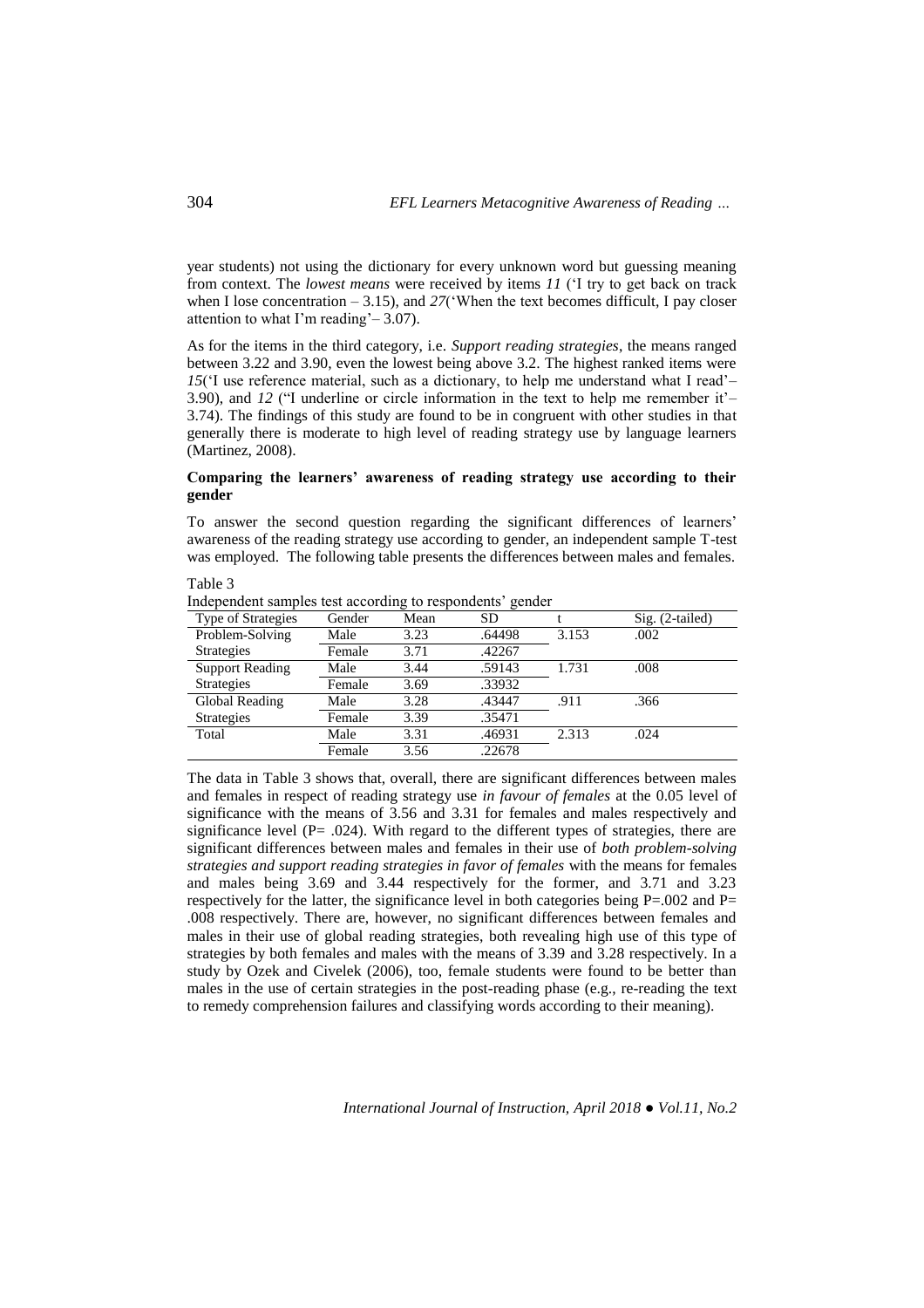# **Comparing the learners' awareness of reading strategy use according to their proficiency level**

To answer the third question regarding the significant differences of learners' awareness of the reading strategy use according to their proficiency level, One Way analysis of variance ANOVA was used and Chaffee test was employed. The following table presents the differences between the learners awareness of strategy use.

## Table 4

One-way ANOVA according to level

|                                       |                               | Sum of Squares | df | Mean Square | F     | Sig. |
|---------------------------------------|-------------------------------|----------------|----|-------------|-------|------|
| <b>Support Reading Between Groups</b> |                               | .519           |    | .259        | .827  | .442 |
| <b>Strategies</b>                     | Within Groups                 | 21.337         | 68 | .314        |       |      |
|                                       | Total                         | 21.856         | 70 |             |       |      |
|                                       | Global Reading Between Groups | .514           | ∍  | .257        | 1.554 | .219 |
| <b>Strategies</b>                     | Within Groups                 | 10.424         | 63 | .165        |       |      |
|                                       | Total                         | 10.939         | 65 |             |       |      |
| Problem-Solving Between Groups        |                               | 1.294          |    | .647        | 1.699 | .190 |
| <b>Strategies</b>                     | Within Groups                 | 26.273         | 69 | .381        |       |      |
|                                       | Total                         | 27.567         | 71 |             |       |      |

#### Table 5

One-way ANOVA: means and standard deviations according to level

|                        |              | N  | Mean | <b>SD</b> | F     | Sig. |
|------------------------|--------------|----|------|-----------|-------|------|
| <b>Support Reading</b> | Elementary   | 26 | 3.37 | .46906    | .827  | .442 |
| <b>Strategies</b>      | Intermediate | 20 | 3.51 | .54370    |       |      |
|                        | Advanced     | 25 | 3.56 | .65257    |       |      |
|                        | Total        | 71 | 3.48 | .55878    |       |      |
| Global Reading         | Elementary   | 23 | 3.28 | .41061    | 1.554 | .219 |
| <b>Strategies</b>      | Intermediate | 20 | 3.22 | .35611    |       |      |
|                        | Advanced     | 23 | 3.43 | .44239    |       |      |
|                        | Total        | 66 | 3.31 | .41023    |       |      |
| Problem-Solving        | Elementary   | 27 | 3.19 | .59482    | 1.699 | .190 |
| <b>Strategies</b>      | Intermediate | 20 | 3.46 | .58504    |       |      |
|                        | Advanced     | 25 | 3.47 | .66368    |       |      |
|                        | Total        | 72 | 3.36 | .62312    |       |      |

The results reported in Tables 4 and 5 that there were no significant differences among learners of different language levels in using different reading strategies in the three categories. However, regardless of the lack of significant differences, the data shows a generally high use of all the strategies by students of different levels. The results also invite a number of interesting observations. Firstly, in all three categories, the advanced level students use the strategies more than those of the elementary and intermediate levels. Secondly, there is higher use of the support reading strategies and problemsolving strategies by intermediate level learners than those of the elementary level, whereas the elementary level learners use the global reading strategies more than the intermediate level students. These suggest that, generally speaking, the higher the students 'language level, the more they use support reading strategies and problem-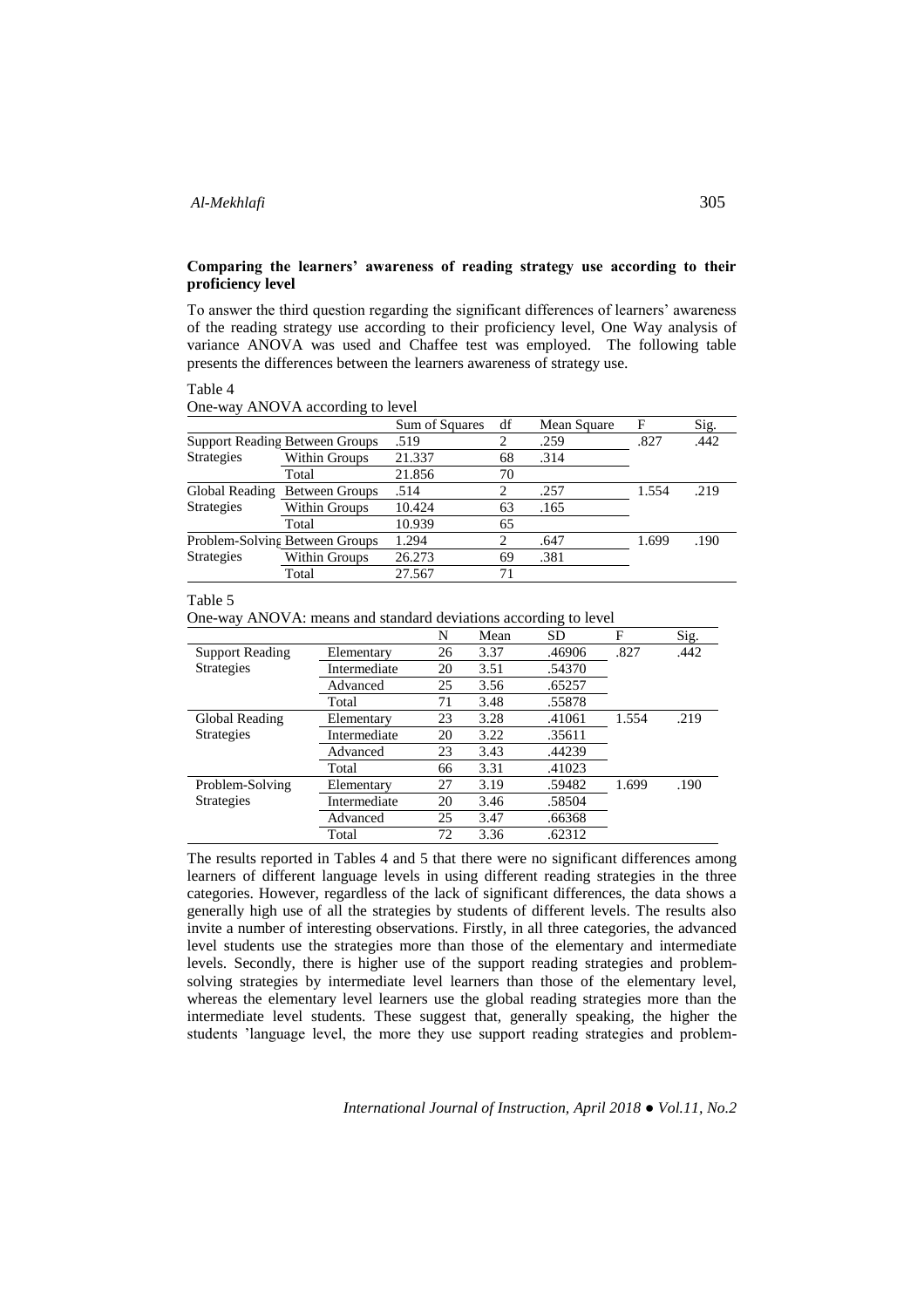solving strategies. The findings are congruent with other related studies which show differences in learners' use of Meta-cognitive strategies (O'Malley, Chamot, Stwener-Manzares, Kupperand Russo 1985;, Salataci and Akyel2002; Malcom, 2009; Sheorey and Babocazki 2008).

#### **CONCLUSION**

Generally, there is a high use of all three types of reading strategies by the EFL students in Oman. This suggests high awareness and willingness to use different types of reading strategies among learners. It also means that learners use a variety of strategies equally irrespective of their levels (i.e., Elementary, Intermediate Advanced). This shows clearly that there are no significant differences in the use of different types of reading strategies among learners of various levels.

However, there are significant differences in the use of two types of reading strategies (i.e., problem-solving strategies and support reading strategies) attributed to learners' gender in favour of females, but there is no significant difference between the two groups with regard to global reading strategies. This indicates that females are keener in using various types of reading strategies than their male counterparts.

## **REFERENCES**

Afflerbach, P., Pearson, P. D., & Paris, S. G. (2008). Clarifying differences between reading skills and reading strategies. *The Reading Teacher*, 61 (5), 364-373.

Bennett, M. A. (1989). *More than meets the eye – Foreign language reading: Theory and practice*. Englewood Cliffs, NJ: Prentice-Hall Regents.

Block, E. (1986). The comprehension strategies of second language readers. *TESOL Quarterly*, 20 (3), 463-494.

Cohen, A., & Macaro, E. (Eds.) (2007). *Language learner strategies: Thirty years of research and practice*. Oxford: Oxford University Press.

Erler, L. (2009). Review of Mokhtari, K. and Shorey, R. (Eds.). (2008). *Reading strategies of first- and second-language learners: See how they read*. Norwood, Mass.: Christopher-Gordon Publishers, Inc., *System*, 37, 343-346.

Hosenfeld, C. (1977). A preliminary investigation of the reading strategies of successful and nonsuccessful second language learners. *System*, 5, 110-123.

Hosenfeld, C. (1979). Cindy: A learner in today's foreign language classroom. In W. C. Born (Ed.), *The learner in today's environment*. Montpelier, VT: NE Conference in the Teaching of Foreign Languages.

Hosenfeld, C. (1984). Case studies of ninth grade readers. In J. C. Alderson & A. H. Urquhart (Eds.), *Reading in a foreign language*. London: Longman.

Hosenfeld, C., Arnold, V., Kirchofer, J., Laciura, J. & Wilson, L. (1981). Second language reading: A curricular sequence for teaching reading strategies, *Foreign Language Annals, 14*(5).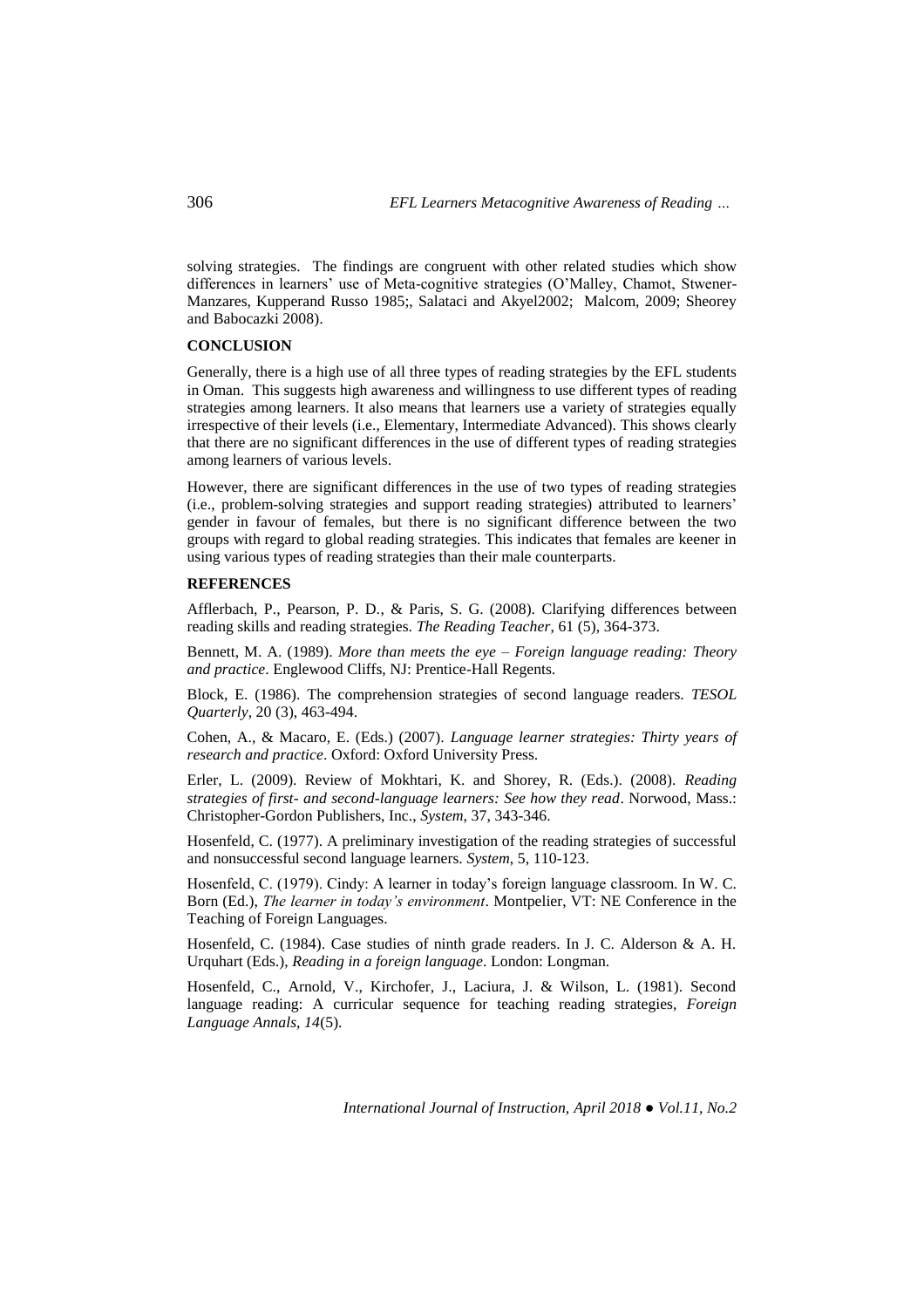Koda, K. (2007). *Reading and language learning: Cross-linguistic constraints on second language reading development*. Oxford: Wiley-Blackwell.

Malcom, D. (2009). Reading strategy awareness of Arabic-speaking medical students studying in English *system,* 37, 640-651.

Manoli, P., & Papadopoulou, M. (2012). Reading strategies versus reading skills: Two faces of the same coin. *Procedia – Social and Behavioral Sciences*, 46, 817-821.

Martinez, A. C. L. (2008). Analysis of ESP university students' reading strategy awareness. *Iberica: Revista de La AssociationEuropea de LanguauasPara FInesspecificos (AELFE),* (15), 165-176.

Mokhtari, K., & Shorey, R. (Eds.) (2008). *Reading strategies of first- and secondlanguage learners: See how they read*. Norwood, Mass.: Christopher-Gordon Publishers, Inc.

O'Malley, J., M. Chamot, A. U., stewner-maManzanares, G, Kupper, L., & Russo, R.P.(1985). Learning Strategies used by beginning and Intermediate ESL Students. *Language learning*, 35(1), 21-46.

Oxford, R. (1989). Use of language learning strategies: A synthesis of studies with implications for strategy training. *System*, 17 (2), 235-247.

Oxford, R. (1990). *Language learning strategies: What every teacher should know*. Boston: Heinle and Heinle.

Ozek, Y., & Civelek, M. (2006). A study on the use of cognitive reading strategies by ELT students. *The Asian EFL Journal, Professional Teachers Articles*, August 2006.

Pressley, M. and Afflerbach, P. (1995).*Verbal protocols of reading: The nature of constructively responsive reading*. Hillsdale, NJ: Erlbaum.

Richards, J. C. (2002). 30 years of Tefl/Tesl: A personal reflection. *RELC Journal*, 33 (1), 1-35.

Salatci, R., & Akyel, A. (2002). Possible effects of strategy instruction on L1 and L2 reading. *Reading in foreign language* 14 (1), 1-17.

Sarig, G. (1987). High-level reading in the first and in the foreign language: Some comparative process data. In J. Devinne, P. L. Carrell & D. E. Eskey (Eds.).*Research in reading in English as a second language* (pp. 105-120). Washington, DC: TESOL.

Zhang, L. J. (2001). Awareness in reading: EFL students' metacognitive knowledge of reading strategies in an acquisition-poor environment. *Awareness in Reading*, 10 (4), 268-288.

Sheorey, R., & Baczky, E. (2008). Metacognitive awareness of reading strategies among Hungarians college students. *Reading Strategies of First and second language learners*, 161-173.

Sheorey, R., & Mokhtari, K. (2001). Differences in Metagognition awareness of reading strategies among native and Non-native readers., *system,* 29 (4), 431-449.